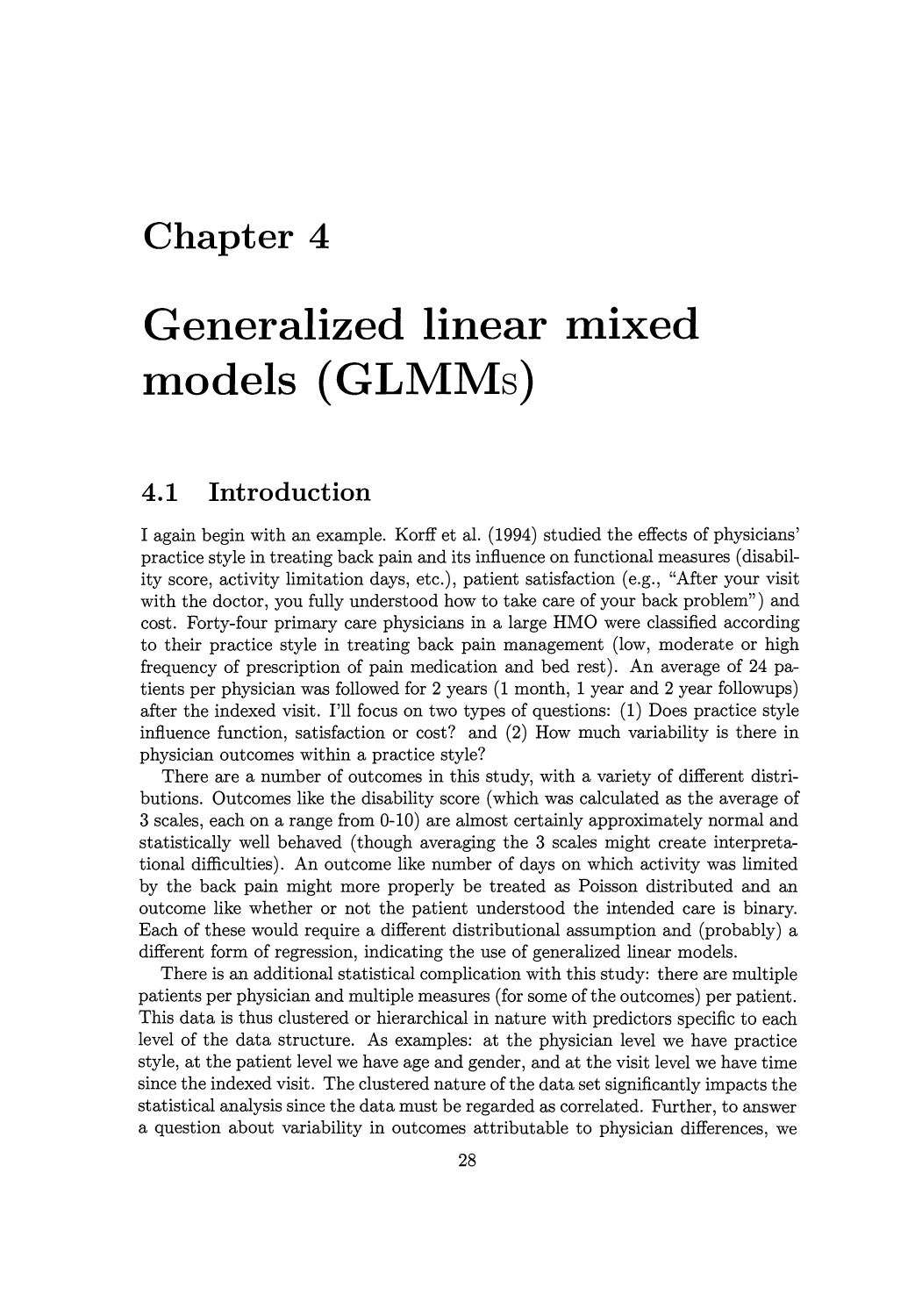will need to be able to describe the degree to which outcomes are the same within physician and different between physicians.

## **4.2 Basic idea**

The idea behind generalized linear mixed models (GLMMs) is conceptually straightforward: incorporate random effects into the linear predictor portion of a generalized linear model. This simple change allows us to accommodate correlation in the context of a broad class of models for non-normally distributed data. Viewed another way, it is a convenient way to build multivariate distributions for non-normal data that can accommodate some flexibility in the structure of the association as well as a rich set of predictor variables. Next I consider a stylized example in a bit more detail

## **4.3 Example: Skin cancer**

This example is patterned after Abu-Libdeh et al. (1990) in which a model is developed for studying subjects who were given selenium in an attempt to reduce skin cancer risk. Let  $Y_{it}$  represent the number of newly discovered basal cell carcinoma sites on person i at time *t,* where we envision subjects being checked yearly over a five year study. Suppose we consider three predictors: SEX (the sex of the subject), SEL (whether or not the subject was in the selenium treatment group), and SUN (a measure of sun exposure over the past year). We might hypothesize that  $Y_{it}$ follows a Poisson distribution, but we would expect that some subjects are much more susceptible to skin cancer than others. So a reasonable model might be

(4.1) 
$$
Y_{it} | \lambda \sim \text{Poisson}(\lambda_{it}),
$$

$$
\log(\lambda_{it}) = \beta_{0i} + \beta_1 \text{SEX}_i + \beta_2 \text{SEL}_i + \beta_3 \text{SUN}_{it},
$$

to which we add a final specification, namely that the subject-specific intercepts,  $\beta_{0i}$ , follow a distribution across subjects, centered at the value  $\beta_0$ :

$$
\beta_{0i} \sim \mathcal{N}(\beta_0, \sigma_{s,0}^2).
$$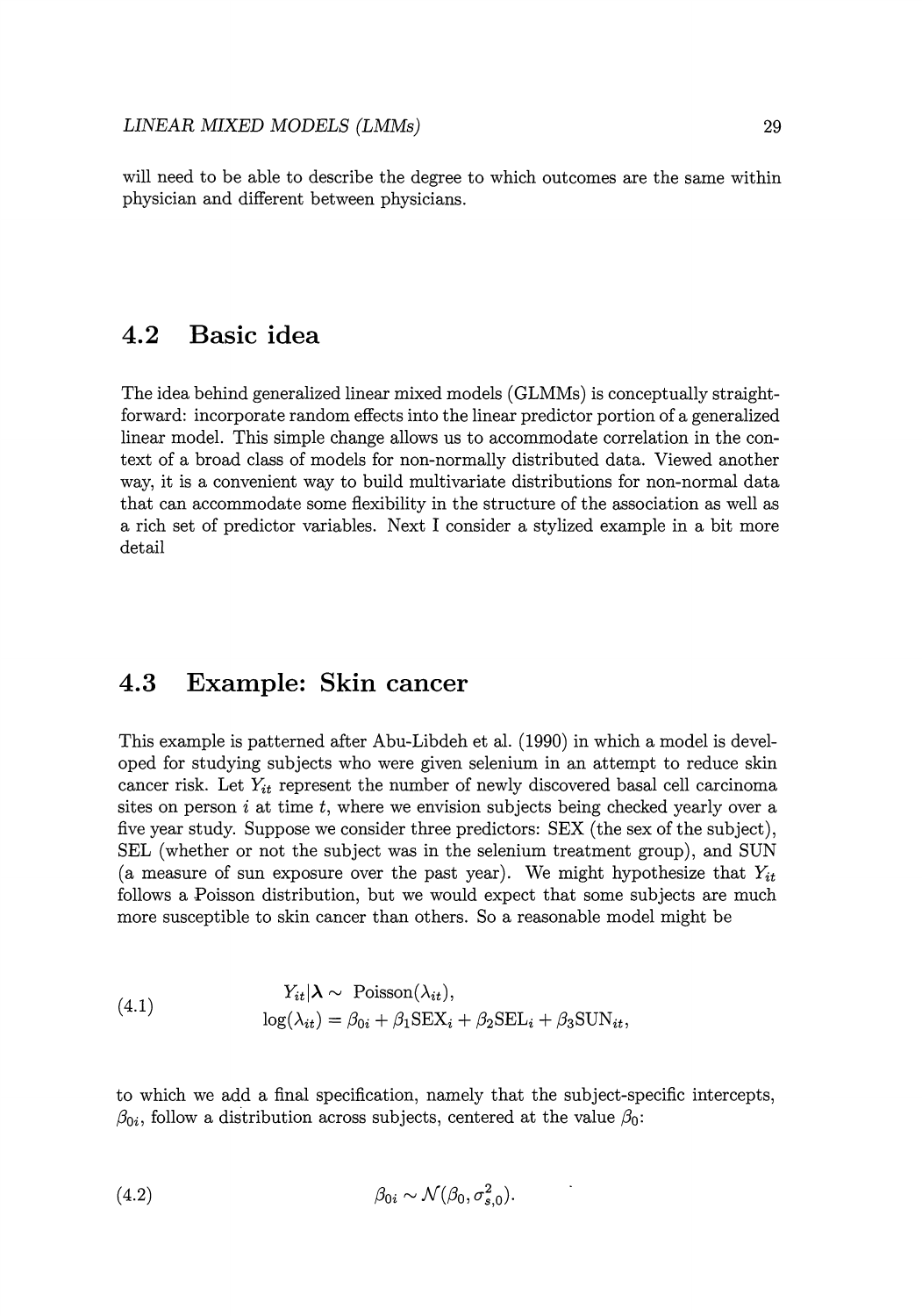#### **a. Covariances**

This assumption of random intercepts induces a correlation between measurements  $Y_{it}$  and  $Y_{it'}$ . More precisely, and using  $(2.3)$  we have

$$
Cov(Y_{it}, Y_{it'})
$$
  
=  $E[Cov(Y_{it}, Y_{it'}|\lambda_i)] + Cov(\lambda_{it}, \lambda_{it'})$   
= 0 + Cov(\lambda\_{it}, \lambda\_{it'})  
= Cov(exp[\beta\_{0i} + \beta\_1 SEX\_i + \beta\_2 SEL\_i + \beta\_3 SUN\_{it}],  
\times exp[\beta\_{0i} + \beta\_1 SEX\_i + \beta\_2 SEL\_i + \beta\_3 SUN\_{it'}])  
= exp(2\beta\_1 SEX\_i + 2\beta\_2 SEL\_i + \beta\_3 SUN\_{it} + \beta\_3 SUN\_{it'})  
\times [Cov(e^{\beta\_{0i}}, e^{\beta\_{0i}})]  
= exp(2\beta\_1 SEX\_i + 2\beta\_2 SEL\_i + \beta\_3 SUN\_{it} + \beta\_3 SUN\_{it'})  
\times (E[e^{2\beta\_{0i}}] - E[e^{\beta\_{0i}}]^2)  
= exp(2\beta\_1 SEX\_i + 2\beta\_2 SEL\_i + \beta\_3 SUN\_{it} + \beta\_3 SUN\_{it'})  
\times (exp(\sigma\_{s,0}^2) \{exp(\sigma\_{s,0}^2) - 1\}),

with the last equality following from the moment generating function of a normal distribution. We can see that the covariance is positive as long as  $\sigma_{s,0}^2$  is greater than zero.

#### **b. Random slopes**

Other parameters in the model can be assigned a distribution. Consider assigning a distribution to the  $\beta_3$  parameter as follows:

(4.4)  
\n
$$
Y_{it} | \lambda \sim \text{Poisson}(\lambda_{it}),
$$
\n
$$
\log(\lambda_{it}) = \beta_{0i} + \beta_1 \text{SEX}_i + \beta_2 \text{SEL}_i + \beta_{3i} \text{SUN}_{it},
$$
\n
$$
\beta_{0i} \sim \mathcal{N}(\beta_0, \sigma_{s,0}^2),
$$
\n
$$
\beta_{3i} \sim \mathcal{N}(\beta_3, \sigma_{s,3}^2),
$$

and the  $\beta_{0i}$  and  $\beta_{3i}$  may be correlated.

What changes has this induced? In (4.1),  $\beta_3$  is the same for all subjects and has the interpretation as the sun exposure effect, which is assumed common for all subjects. In  $(4.4)$ ,  $\beta_{3i}$  is the sun exposure effect for the *i*th subject, so we are allowing some individuals to be more sensitive to the sun than others. This can be more formally investigated by testing the hypothesis  $H_0$ :  $\sigma_{s,3}^2 = 0$ . That is, if there is no variance in the subject specific slopes, then model  $(4.1)$  holds. This may make a useful precursor to an attempt to find subgroups of sensitive individuals.

#### **c. Prediction**

Another inferential goal might be prediction. That is, we might be interested in predicting which individuals are more sensitive to the sun (especially if we had already established that  $\sigma_{s,3}^2 > 0$ ). To do so, we would want to identify those individuals with extreme values of  $\beta_{3i}$ . Since  $\beta_{3i}$  is a random variable, we would want to derive predictions of the realized values.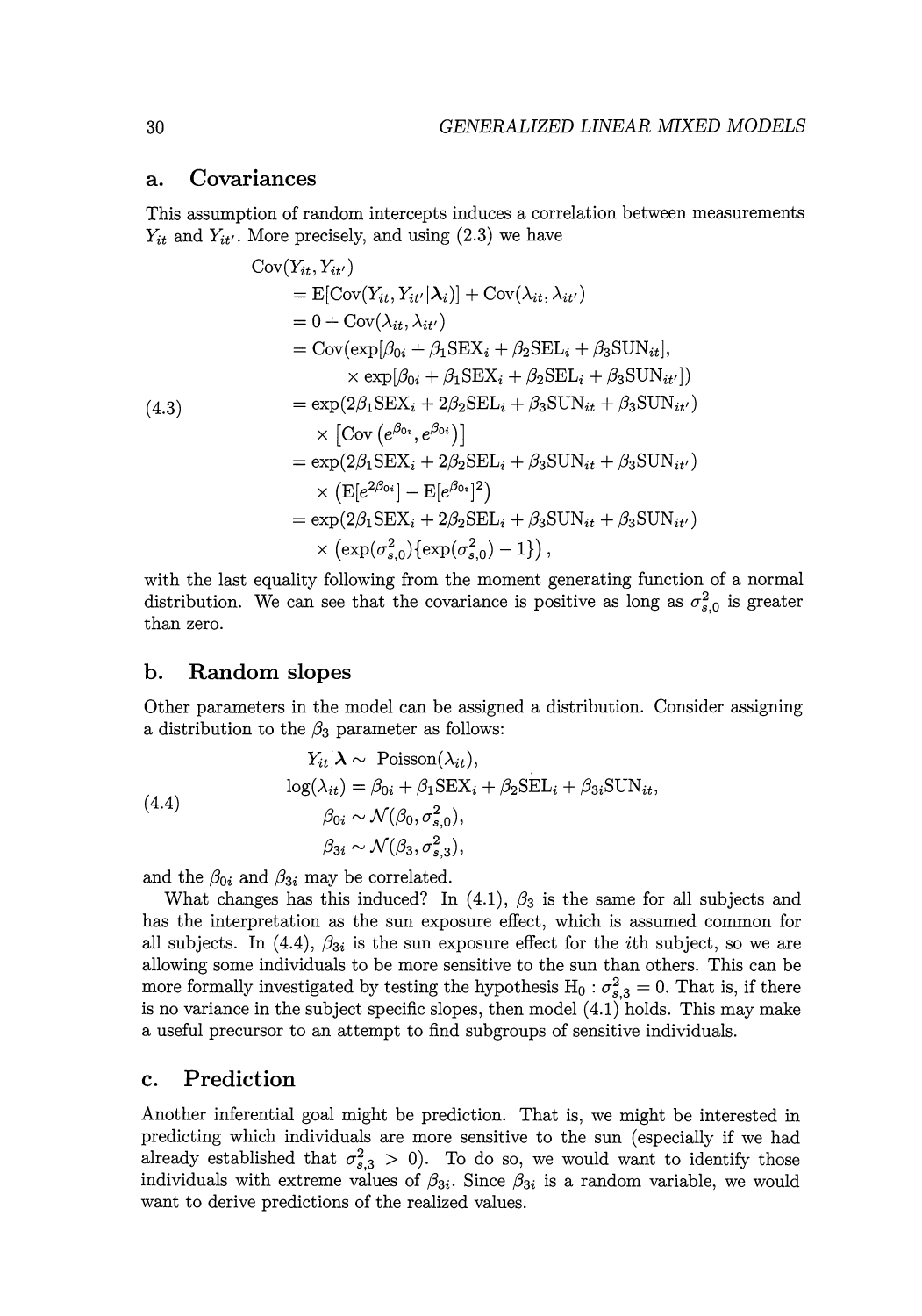#### **d. Unequal variances**

Suppose we assume a distribution on the  $\beta_2$  term in model (4.1) instead:  $\beta_{2i} \sim$  $\mathcal{N}(\beta_2, \sigma_{s,2}^2)$ . If SEL is coded as 1 for the selenium treatment group and 0 for the control, then the  $\beta_{2i}$  term appears in the model equation for the treatment group but not for the control group. If the  $\beta_{2i}$  are assumed independent of the other random effects then the variance in the treatment group is being modeled as larger than in the control group. Note that this would not necessarily be true if the  $\beta_{2i}$  and  $\beta_{0i}$  were allowed to be correlated. This emphasizes the point that, in general, these models allow for (or insist on, depending on your point of view) unequal variances. This can occasionally be of benefit, for example, if the focus is on whether the treatment group caused an increase in variability.

## **4.4 Specifying GLMMs**

Specifying generalized linear mixed models involves making decisions about four aspects of the problem:

- 1. What is the distribution of the data for fixed values of the predictors?
- 2. What aspect of the problem will be modeled?
- 3. What are the predictors to be included in the model?
- 4. Which categorical predictors will be assumed to have a distribution?

Except for the addition of the final question this is the same list as for generalized linear models. So the extension is a straightforward but consequential one.

## **4.5 A more general model**

As illustrated by the examples in this chapter, generalized linear mixed models are typically constructed by incorporating random effects into the linear predictor of a conditionally independent exponential family model. I now formalize that notion with the following definition of a *generalized linear mixed model:* 

(4.5)  
\n
$$
Y_i | \mathbf{u} \sim \text{indep. } f_{Y_i | \mathbf{u}}(y_i | \mathbf{u}),
$$
\n
$$
f_{Y_i | \mathbf{u}}(y_i | \mathbf{u}) = \exp\{[y_i \gamma_i - b(\gamma_i)] / \tau^2 - c(y_i, \tau)\},
$$
\n
$$
E[Y_i | \mathbf{u}] = \mu_i,
$$
\n
$$
g(\mu_i) = \mathbf{x}_i' \boldsymbol{\beta} + \mathbf{z}_i' \mathbf{u},
$$
\n
$$
\mathbf{u} \sim f_U(\mathbf{u}).
$$

In this definition we see the usual ingredients of a generalized linear model. First, the distribution of  $Y_i$  from an exponential family (in this case the distribution is assumed to hold conditional on the random effects **u**). Second, a link function,  $g(\cdot)$ is applied to the conditional mean of *Yi* given **u** to obtain the *conditional linear predictor.* Finally, the linear predictor is assumed to consist of two components, the fixed effects portion, described by  $\mathbf{x}'_i \boldsymbol{\beta}$  and the random effects portion,  $\mathbf{z}'_i \mathbf{u}$ , for which a distribution is assigned to **u.**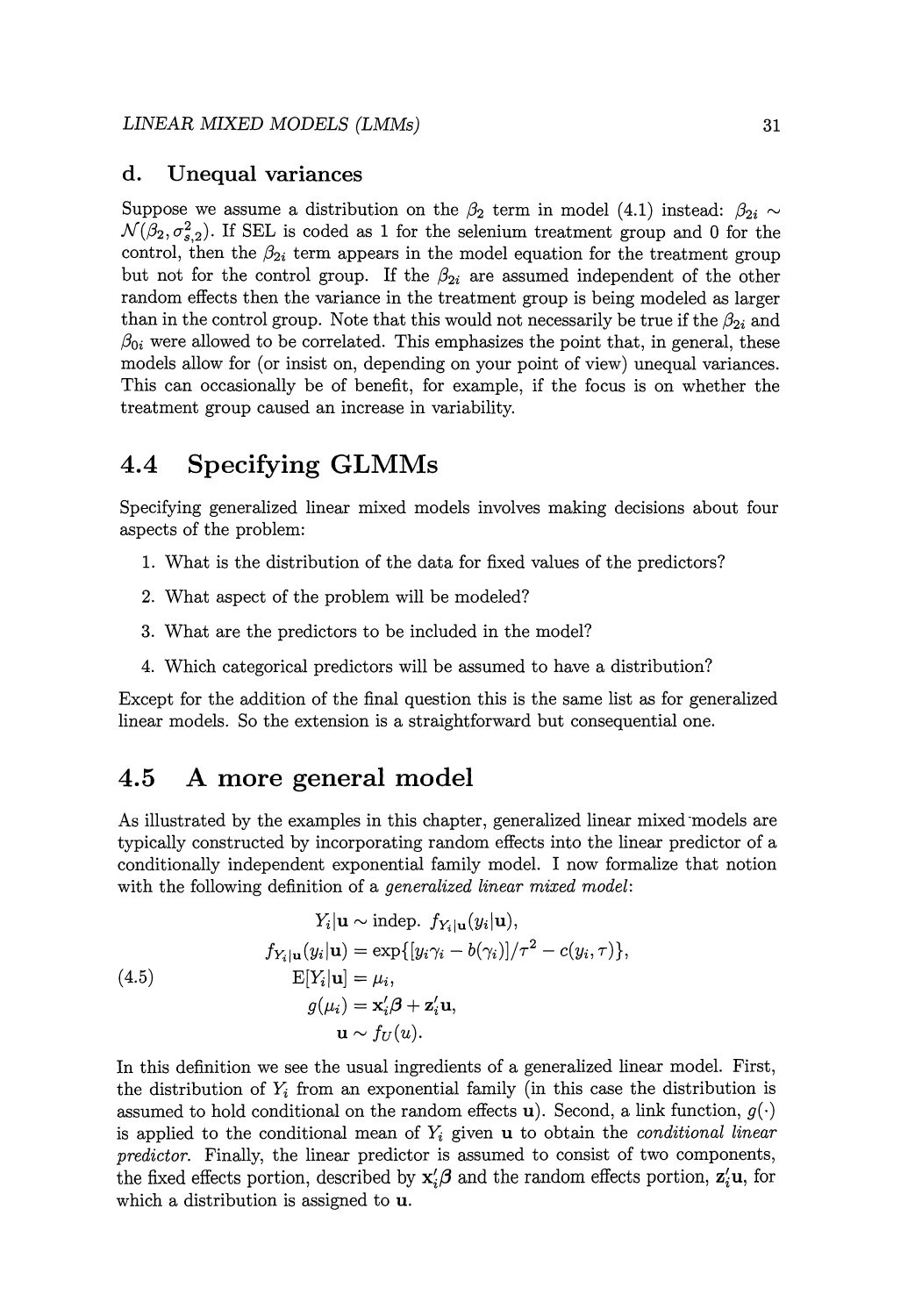## **4.6 Inference in GLMMs**

How might we go about fitting a model like ( 4.5)? Maximum likelihood or variants (like REML) based on normality assumptions are relatively standard for linear mixed models. For example, SAS PROC MIXED fits by using ML or REML. For many GLMs, maximum likelihood is also standard, for example, logistic regression or Poisson regression. What about GLMMs?

In general, evaluation of the likelihood can be quite difficult. Consider a mixed logistic regression model for binary data. The likelihood would take the form

(4.6) 
$$
\int \cdots \int \exp \left\{ \sum_i Y_i(\mathbf{x}_i'\boldsymbol{\beta} + \mathbf{z}_i'\mathbf{u}) \right\} \prod_i \{1 + \exp(\mathbf{x}_i'\boldsymbol{\beta} + \mathbf{z}_i'\mathbf{u})\}^{-1} \times dF(\mathbf{u}),
$$

where the integration is of a dimension equal to the dimension of **u**. For some cases, for example random intercepts, (4.6) reduces to a product of one-dimensional integrals and hence can be evaluated numerically. In general, however, this is not true and for more complicated examples, for example, crossed random effects, the dimensionality of the integration quickly becomes unmanageable by standard numeric means.

In simple cases that are amenable to numerical integration, inference using ML would proceed using the usual asymptotic approximations:

- ML estimates are asymptotically normal, with standard errors coming from second derivatives of the log likelihood.
- Tests would be based on the likelihood ratio test, comparing twice the negative of the loglikelihood for nested models. Alternatively, Wald tests could be formed.
- Best predicted values would be estimated by calculating the expected value of the random effect conditional on the data and plugging in ML or REML estimates for unknown parameters. In general, the conditional expected values cannot be evaluated in closed form either.
- Tests of whether variances of random effects are zero can be based on the likelihood ratio statistic. However, as with linear mixed models, the asymptotic distribution is not a simple chi-square distribution.

To elaborate on this last point, the situation is the same as linear mixed models: when testing if a single variance component is equal to zero, the large-sample distribution under  $H_0$  is a 50:50 mixture of a  $\chi_1^2$  and 0.

The difficulty of likelihood inference opens the door for alternatives. Two popular alternatives are Generalized Estimating Equations (GEEs), which are mainly for longitudinal data, and penalized quasi-likelihood. These will be covered in more detail in Chapter 8.